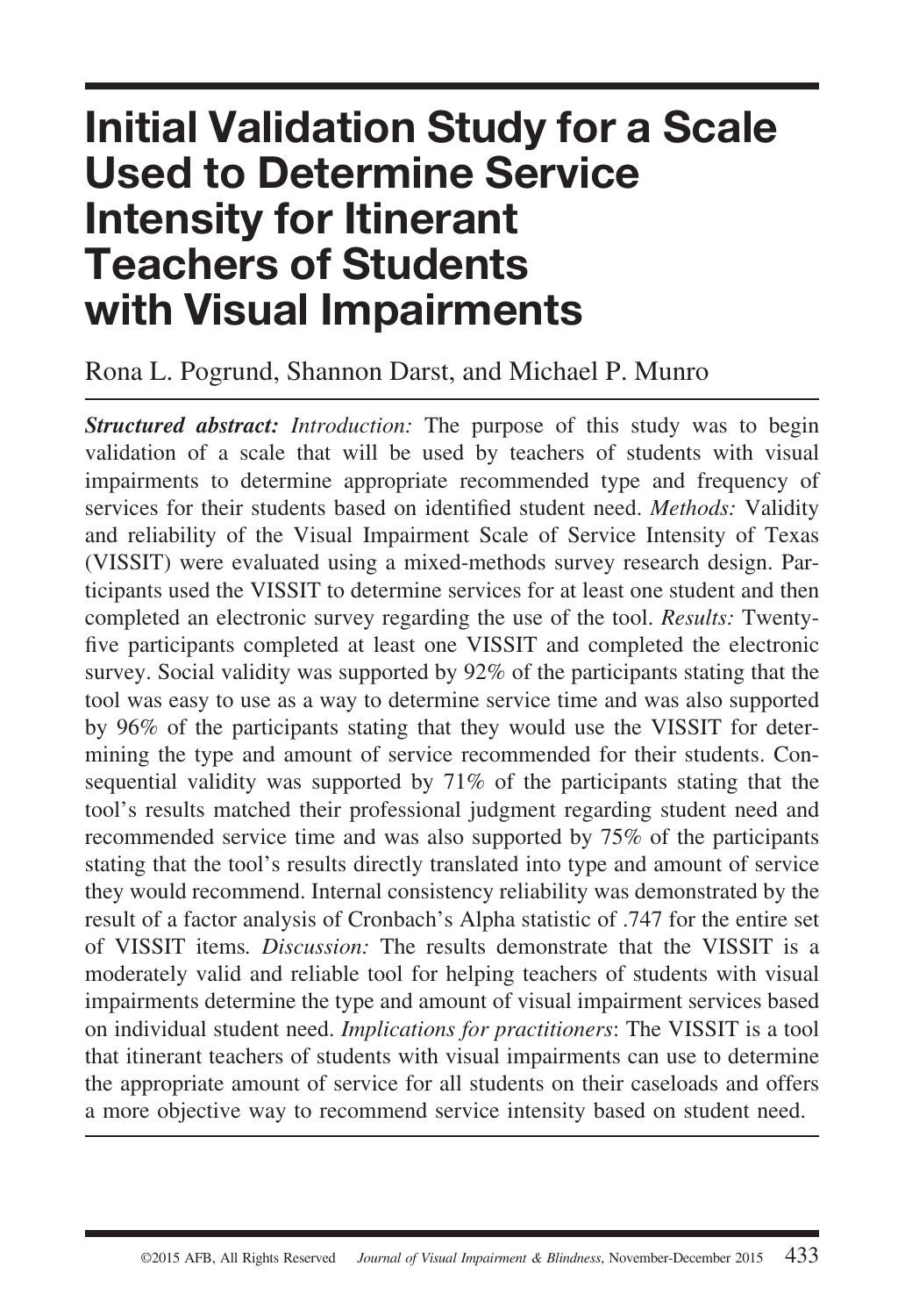**D**etermining type and amount of service to recommend for each individual student is one of the most challenging decisions a teacher of students with visual impairments must make (AER Division 16, 2010; Correa-Torres & Howell, 2004). The success of every student depends on the right combination of direct, specially designed instruction from the teacher of students with visual impairments and appropriate levels of support for everyone on the educational team, including classroom teachers, paraeducators, family members, related service providers, other school personnel, and community providers (Huebner, Merk-Adam, Stryker, & Wolffe, 2004; Pogrund, 2008; Spungin & Ferrell, 2007; Silberman & Sacks, 2007).

The Individuals with Disabilities Education Act (IDEA) requires that instructional goals, including those goals related to students' visual impairments, be based upon evaluations of present levels of performance (United States Department of Education, 2004, [§300.320(a)(1)]). After reviewing existing models (Durkel & Miller, 2009; Michigan Department of Education, 2013; Toelle & Blankenship, 2008), the Service Intensity Subcommittee of the Texas Action Committee for the Education of Students with Visual Impairments, a group of stakeholders endorsed by the Texas Education Agency and concerned with appropriate educational services for students with visual impairments, decided to create a tool to determine recommendations for student programming based upon evaluation results in all areas related to visual impairments as required by IDEA. The subcommittee found that existing tools used to determine the amount of time teachers of students with visual impairments need to directly instruct their students or collaboratively consult with other team members (hereafter referred to as "service time") provided little guidance regarding time, type, and intensity of services, and that the data used to make such determinations did not address all areas related to the individual needs of students. Additionally, the subcommittee found that several service determination models included workload items like material preparation and travel, which are not based on student need. Finally, members determined that other models did not effectively address the identified needs of students with visual impairments related to the expanded core curriculum (ECC) (Hatlen, 1996; Huebner et al., 2004). After months of dialogue, the subcommittee determined that the best way to select appropriate service levels would be to use a scale that uses data from a full

The authors would like to acknowledge the other members of the Service Intensity Subcommittee of the Texas Action Committee for the Education of Students with Visual Impairments who assisted them with the creation and development of VISSIT: Chrissy Cowan, Outreach Department, Texas School for the Blind and Visually Impaired (TSBVI), Austin; Kitra Gray, Region 10 Education Service Center (ESC), Richardson, Texas; Tracy Hallak, Stephen F. Austin State University (SFASU), Nacogdoches, Texas; Cyral Miller, Outreach Department, TSBVI; Cecilia Robinson, Region 4 ESC, Houston, Texas; Mary Ann Siller, Richardson Independent School District, Richardson, Texas; and Frankie Swift (SFASU). The VISSIT can be found at <www.tsbvi.edu/vissit>. The website includes downloadable electronic PDF and Word versions of the scale along with instructions, frequently-asked questions, and sample VISSITs.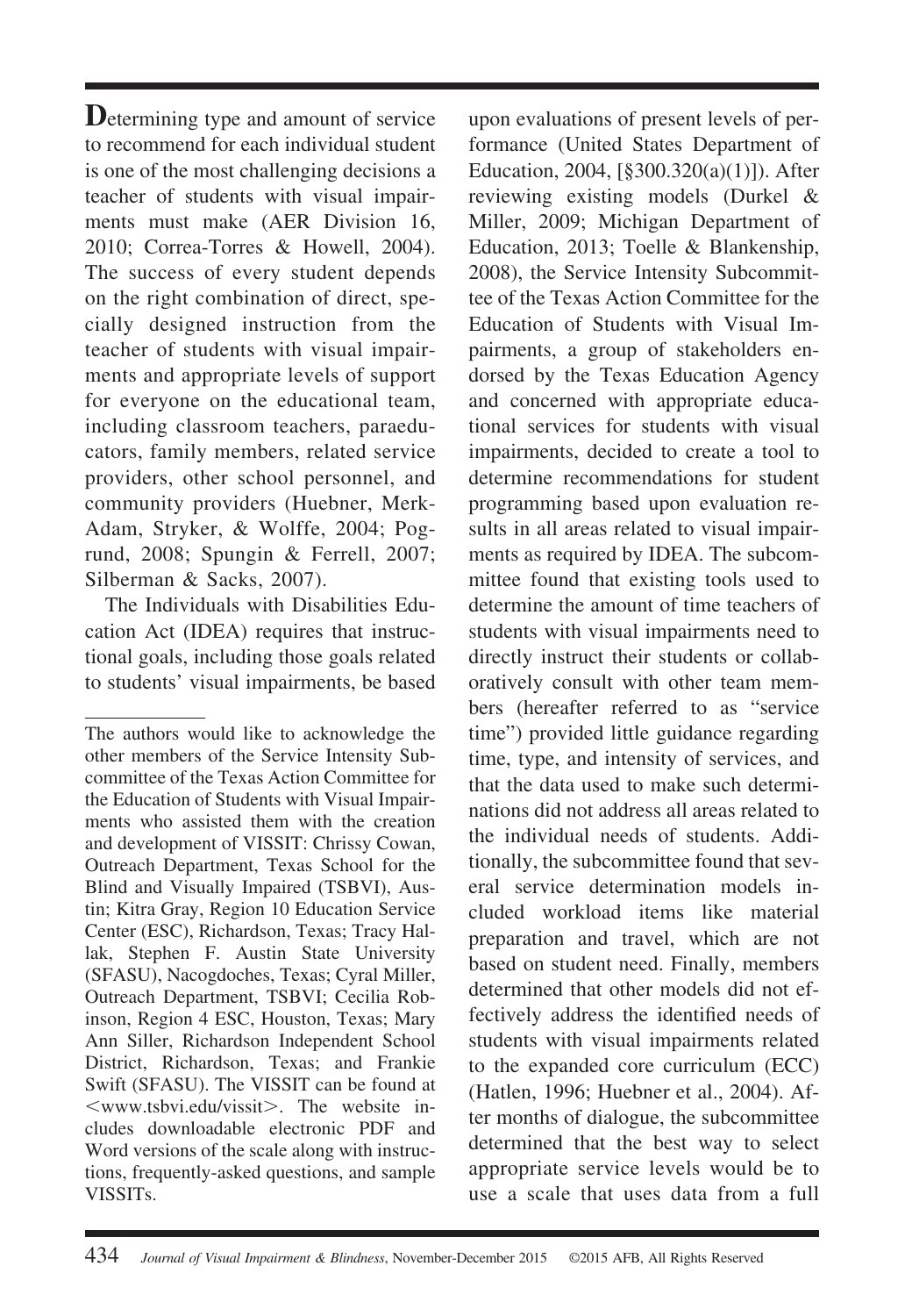evaluation of the student's strengths and needs. The subcommittee created the Visual Impairment Scale of Service Intensity of Texas (VISSIT, 2014), a scale used to determine visual impairment service time based on the needs of students with visual impairments in all areas of the ECC.

The evaluation of students with visual impairments includes the most recent functional vision evaluation, learning media assessment, and relevant current evaluations in the ECC areas:

- compensatory skills,
- assistive technology,
- social interaction skills.
- independent living skills,
- career education,
- sensory efficiency skills,
- recreation and leisure skills.
- orientation and mobility, and
- self-determination.

Evaluation, instruction, and collaboration in the ECC are the primary roles of teachers of students with visual impairments (Hatlen, 1996; Huebner et al., 2004). The VISSIT focuses on the nine areas of the ECC to determine the type and amount of services to recommend for students on the caseloads of itinerant teachers. Each student's individualized education program (IEP) committee typically relies on the teacher of students with visual impairments for this recommendation. The VISSIT is intended to support teachers in quantifying the recommended service time to present to the IEP committee. Currently, recommendations for service time greatly vary from teacher to teacher and from student to student. The variation may not be fully explained by the characteristics or circumstances of individual students, but is more likely due to the lack of guidelines or standardized methods for determining appropriate service times that take into account all of the needs associated with students' visual impairments without including unrelated factors like the time needed to prepare materials or for teachers to travel from one school to another.

The VISSIT was designed to provide guidance so that all students with visual impairments get the benefit of the appropriate amount and type of service based on their specific needs in relation to the ECC. This determination should not necessarily be based on a student's acuity level, age, or the severity or type of additional disabilities. Although an identified visual impairment may be used to qualify a student for services, the intensity of the service provided should be determined by assessing all of the student's needs. Evaluation data from a comprehensive ECC evaluation identifies areas in which the individual student needs the teacher's intervention to be successful or in which his team needs support. Since evaluation in every area related to the student's disability or disabilities drives the development of the IEP, the data from the ECC evaluation should be the basis for planning the type and amount of services required by a student with visual impairment. Without such focus, students with similar conditions, ages, and acuity levels would have nearly identical types and amounts of services regardless of their identified needs related to the ECC. One cannot assume that one student with a particular visual diagnosis or acuity and other characteristics will need the same amount or type of service as a similar student. The unique approach of the VISSIT is that it focuses on the needs of the individual student in each area of the ECC.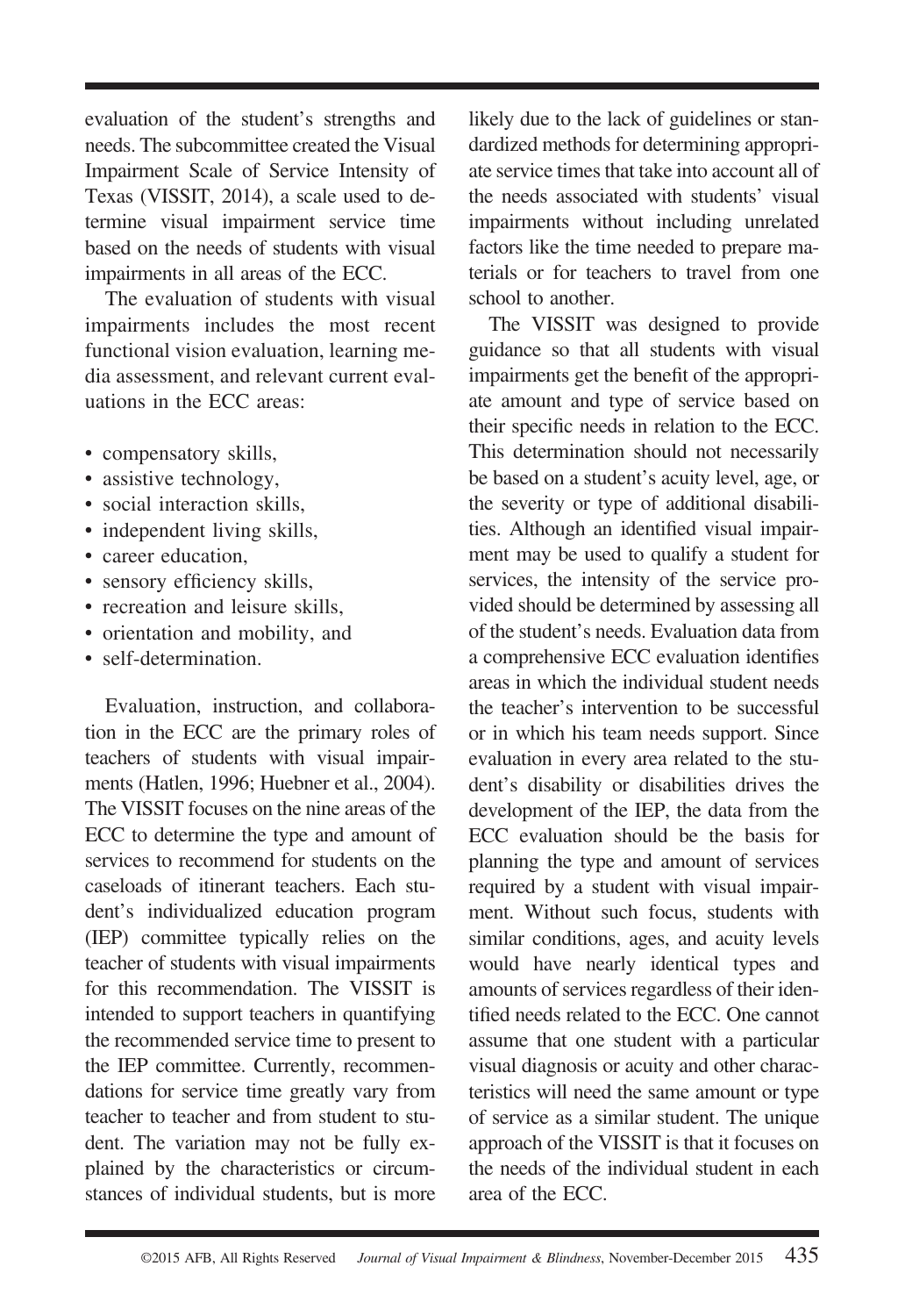The VISSIT guides teachers of students with visual impairments in translating intensity of need for each area of the ECC into service type, amount, and frequency of service. For the purposes of this scale, *type of service* is defined in two categories: direct intervention from a teacher of students with visual impairments and collaborative consultation between the teacher and others on the student's educational team, including family members. The VISSIT does not address the teacher's overall workload. Although activities that are part of the teaching workload, such as preparation of materials and travel, are essential to meet the needs of students, they are related to the needs of teachers rather than those of students. As such, these factors should not be associated with determining the student's need for services from the teacher. These workload factors need to be considered after using the VISSIT when determining caseload size, but the VISSIT supports the belief that student need is the highest, most important priority in providing appropriate services.

Before the VISSIT was disseminated as a tool for field testing, its content and format were revised multiple times based on the input of subcommittee members and pilot testing of the scale. The tool was pilot tested through multiple iterations by teachers of students with visual impairments in the field, and results were reviewed and used by the subcommittee to develop the current version.

The purpose of the study presented here was to begin the validation process of a scale that will be used by teachers of students with visual impairments to determine and recommend an appropriate type, amount, and frequency of services for students on their caseloads. Social

validity, consequential validity, and internal consistency reliability of the scale were examined. All members of the Service Intensity Subcommittee approved the use of the VISSIT for this study at its June 2013 meeting. This study was also approved by the institutional review boards at Texas Tech University in Lubbock, Texas, and Stephen F. Austin State University in Nacogdoches, Texas. Informed consent was obtained from all participants.

# **Methods**

This study evaluated validity and reliability aspects of the scale using mixedmethods survey research with purposive sampling. An electronic questionnaire was used as the data-collection tool. Both quantitative data (in the form of Likertscale questions) and qualitative data (in the form of open-ended, free-response questions) were gathered. The quantitative data gathered from the survey offer the information needed to examine specific aspects of the validity and reliability of the scale. The qualitative data gathered from the survey offer information related to the format of the tool and time needed to complete the tool.

This study took place during one 18 week fall semester. Teachers of students with visual impairments used the VISSIT to determine the need for services of at least one student on their caseloads who needed an initial referral evaluation or three-year reevaluation.

## **RECRUITMENT**

To recruit participants who had expertise in the field of visual impairment, the researchers used the purposive sampling method called expert sampling. In expert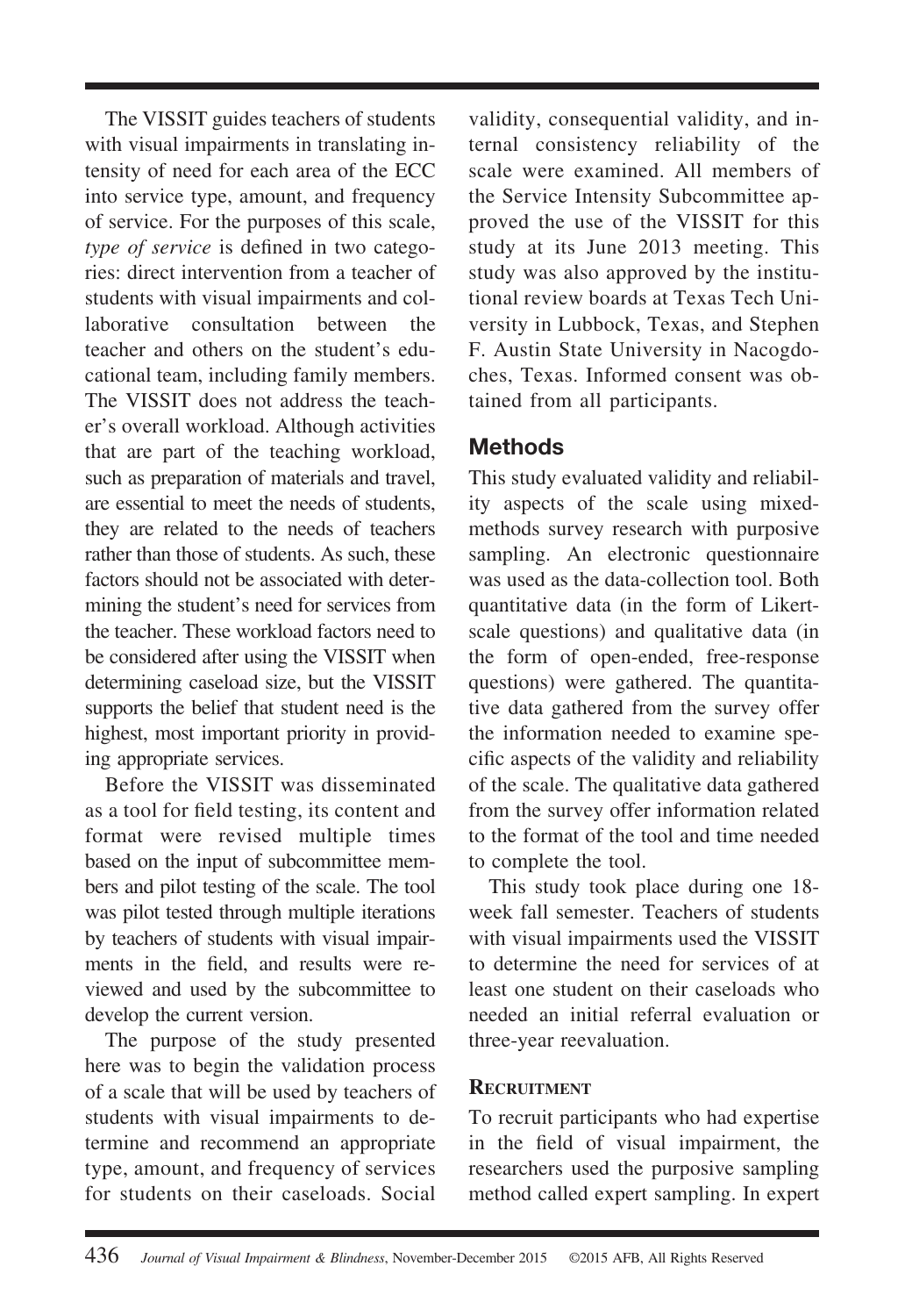sampling, the opinions or evaluation of individuals with a relatively high level of knowledge (Singh, 2007) or a particular expertise are identified to respond to research. In this instance, *experts* were defined as certified itinerant teachers of students with visual impairments who met the following criteria: completed all requirements of a university training program, passed both Texas state certification examinations, had more than three years' experience as an itinerant teacher of students with visual impairments, and participated in professional development in the field of visual impairment. Additional identification characteristics included receipt of outstanding teaching or service awards, service as mentors, and demonstration of quality teaching based on the observation of experts.

A group of veteran regional and statewide visual impairment leadership personnel, including regional Education Service Center (ESC) visual impairment consultants and specialists working in the Outreach Department of the Texas School for the Blind and Visually Impaired (TSBVI), were asked to assist in the recruitment of teachers of students with visual impairments in Texas who met the sampling criteria. The leadership personnel contacted, via e-mail, the prospective expert participants based on the characteristics required for this study. The nominated teachers who were interested in participating responded to the researchers via e-mail and agreed to use the VISSIT*,* which served as their consent to participate. Of those nominated, a total of 38 teachers agreed to participate in the study. Of the 38 who initially responded to the call for participation, 25 completed the required procedures detailed below.

## **PARTICIPANTS**

The returned VISSITs totaled 81, sent in by 25 participants. All 25 of those who returned their VISSITs also completed the electronic survey regarding its use. The participants, representing 12 of the 20 ESC regions of Texas, reflected the geographic diversity of Texas, including urban, suburban, and rural communities.

## **PROCEDURE**

At the beginning of the semester, the researchers sent recruitment letters to the 20 regional ESC vision consultants in Texas and TSBVI outreach specialists with instructions to forward a second recruitment letter to those teachers of students with visual impairments who met the participant criteria. The researchers then electronically disseminated a copy of the VISSIT to each teacher willing to participate. See Figure 1 for a selected sample of the VISSIT. The entire scale is available on the website of TSBVI at  $\leq$ [www.](www.tsbvi.edu/vissit) [tsbvi.edu/vissit](www.tsbvi.edu/vissit)>.

Each participant selected a student or students on his or her caseload and conducted ECC evaluations or reviewed all current evaluation results for the student or students. The teachers then used the VISSIT to determine recommended service time for each student based on evaluation results.

Twenty-five teachers of students with visual impairments used the VISSIT to determine need for services for any student who needed an initial referral evaluation or a three-year reevaluation during the fall semester of 2013. All participants were required to collect or review all current evaluation information for each student with whom they used the VISSIT. Due to the wide diversity of student populations and teaching environments of the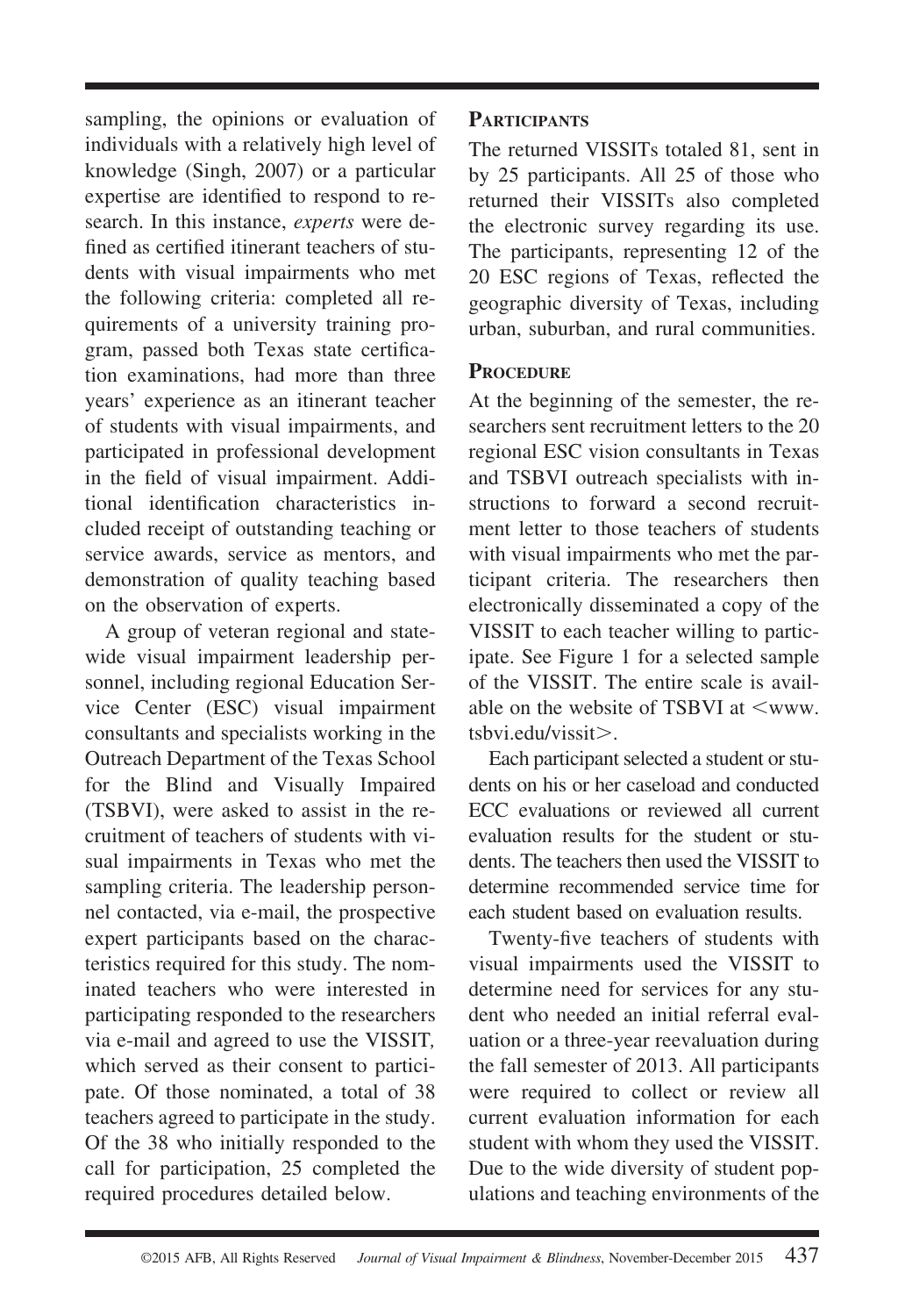| <b>Type of TVI service</b>                                        | <b>Direct Instruction from TVI</b>                                                             | <b>Educational team support and collaboration</b>                                                                                                       |  |  |
|-------------------------------------------------------------------|------------------------------------------------------------------------------------------------|---------------------------------------------------------------------------------------------------------------------------------------------------------|--|--|
|                                                                   | $0 = no need at this time$                                                                     | $0 =$ no need at this time                                                                                                                              |  |  |
|                                                                   | $1 =$ low need-occasional support<br>and maintenance of skills                                 | $1 =$ low need—teacher(s)/family needs infrequent support for<br>established routines/ IEP goals & objectives/modeling/curriculum                       |  |  |
|                                                                   | 4 = medium need-needs skills, but<br>lower priority; generalization and<br>fluency development | 4 = medium need-teacher(s)/family needs some support for<br>development and maintenance of routines/IEP goals & objectives/<br>modeling/curriculum      |  |  |
|                                                                   | $7 =$ high need-priority; complete<br>mastery of introduced skills                             | 7 = high need-teacher(s)/family needs ongoing support for<br>established routines/ implementation of IEP goals & objectives/<br>modeling/curriculum     |  |  |
|                                                                   | $10 =$ intense need-priority;<br>acquisition of new skills                                     | 10 = intense need-teacher(s)/family needs ongoing support<br>to establish new routines/ implement IEP goals & objectives/<br>modeling/use of curriculum |  |  |
| <b>ECC skill area</b>                                             |                                                                                                |                                                                                                                                                         |  |  |
| <b>Independent living skills</b>                                  |                                                                                                |                                                                                                                                                         |  |  |
| Includes functional skills needed for                             |                                                                                                |                                                                                                                                                         |  |  |
| personal care, time and money                                     |                                                                                                |                                                                                                                                                         |  |  |
| management, food preparation, clothing                            |                                                                                                |                                                                                                                                                         |  |  |
| care, household maintenance, etc.                                 |                                                                                                |                                                                                                                                                         |  |  |
| <b>Career education</b><br>Includes learning about jobs and work- |                                                                                                |                                                                                                                                                         |  |  |
| related skills, assuming responsibilities,                        |                                                                                                |                                                                                                                                                         |  |  |
| evaluating vocational interests, exploring                        |                                                                                                |                                                                                                                                                         |  |  |
| and participating in work experiences,                            |                                                                                                |                                                                                                                                                         |  |  |
| preparing for transition, etc.                                    |                                                                                                |                                                                                                                                                         |  |  |
| <b>Sensory efficiency skills</b>                                  |                                                                                                |                                                                                                                                                         |  |  |
| Includes teaching functional use of vision,                       |                                                                                                |                                                                                                                                                         |  |  |
| hearing, touch, smell, and taste                                  |                                                                                                |                                                                                                                                                         |  |  |
|                                                                   | Page total for Direct column                                                                   | Page total for Educational team support column                                                                                                          |  |  |
|                                                                   |                                                                                                |                                                                                                                                                         |  |  |

*Figure 1.* Selected sample page of the VISSIT. *Note:* TVI = teacher of students with visual impairments.

participants, there was no requirement to use the same evaluation tools and methods. The researchers relied on the participants' expert judgment to determine which evaluations were used to evaluate their students' present level of performance in each ECC area. Each participant was asked to use the VISSIT with at least one student, but they could use the VISSIT as many times as needed during the semester. After the participant completed the VISSIT for at least one student, the participant excluded the student's identifying information from the paperwork and mailed the completed protocol to the researchers.

After the researchers received the protocols, participants were e-mailed a link for an anonymous electronic survey that was designed to gather information about using the VISSIT. Qualtrics, an Internetbased survey generator, was used to collect survey data. The electronic survey included quantitative questions, which were formulated to garner information about validity and reliability of the VISSIT*,* and qualitative questions, which were formulated to gather opinions about the tool and suggestions for its revision. Data collection ended in January 2014, and data analysis commenced at that time.

## **Results**

Descriptive statistics were used to determine the means and standard deviations for each quantitative question asked regarding various aspects of using the VISSIT. For 11 questions on the electronic survey, the participants were asked to rate their opinions on a 5-point Likert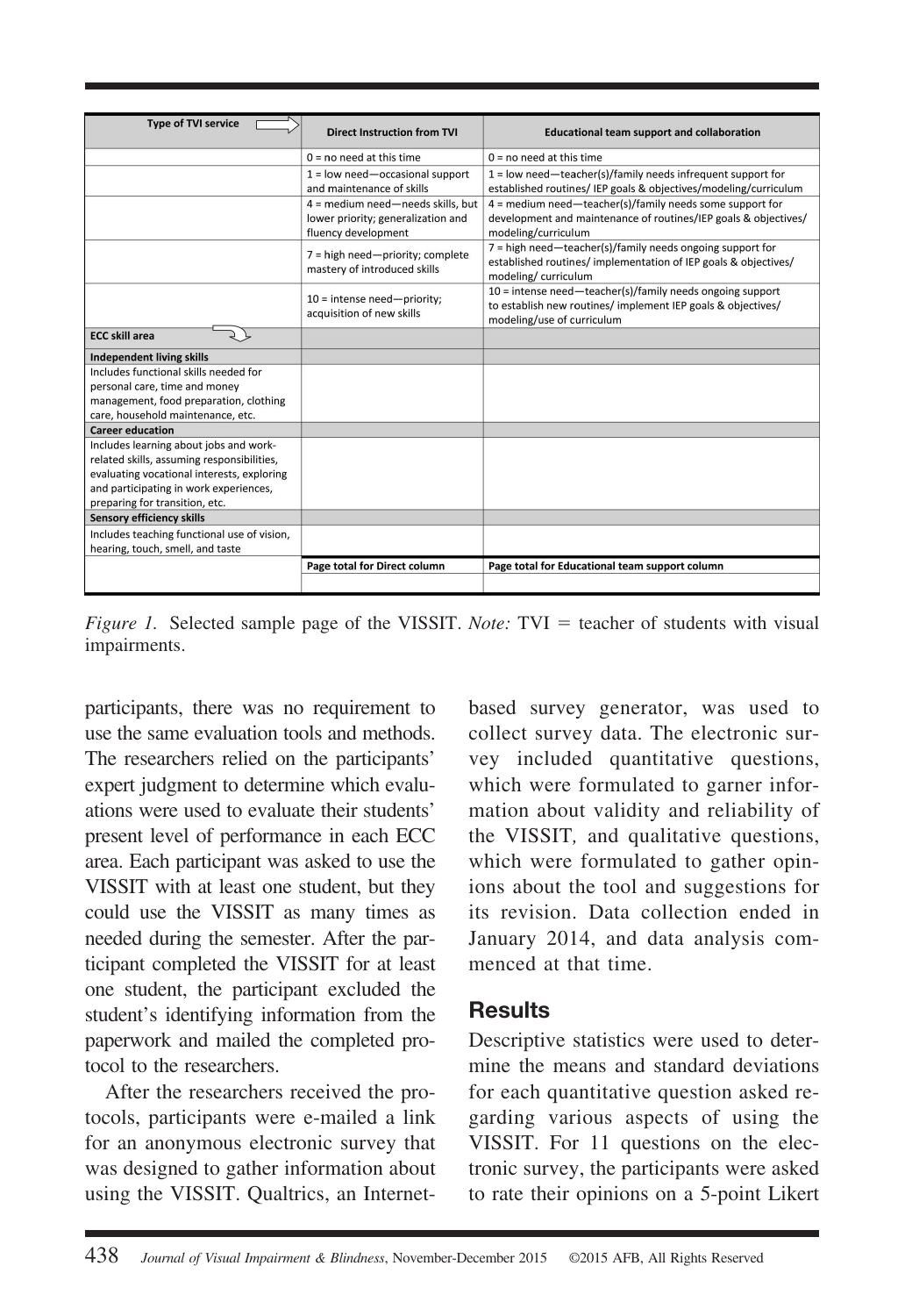#### *Table 1* **Likert scale questions regarding use of the VISSIT.**

| Item |                                                                                                                                                               | Mean | Standard<br>deviation | Number of<br>respondents | Percentage<br>of responses<br>rated 4 or $5^*$ |
|------|---------------------------------------------------------------------------------------------------------------------------------------------------------------|------|-----------------------|--------------------------|------------------------------------------------|
|      | 1. Were the instructions for completing<br>the VISSIT clear?*                                                                                                 | 3.96 | 0.98                  | $n = 25$                 | 80%                                            |
|      | 2. Were the instructions for completing<br>the VISSIT helpful?*                                                                                               | 4.12 | 1.05                  | $n = 25$                 | 80%                                            |
|      | 3. Was the VISSIT, in its entirety, easy<br>to use? $*$                                                                                                       | 3.96 | 0.98                  | $n = 25$                 | 68%                                            |
|      | 4. Were the scoring criteria on the VISSIT<br>scale clear and understandable?*                                                                                | 4.16 | 0.80                  | $n = 25$                 | 76%                                            |
|      | 5. Were the section descriptions of the<br>ECC on the VISSIT clear and<br>understandable?*                                                                    | 4.36 | 1.04                  | $n = 25$                 | 76%                                            |
|      | 6. Were the scoring instructions of the<br>VISSIT clear and understandable?*                                                                                  | 4.04 | 0.86                  | $n = 24$                 | 75%                                            |
|      | 7. Was the contributing factors section<br>useful for you?*                                                                                                   | 4.24 | 1.09                  | $n = 25$                 | 76%                                            |
|      | 9. Was the use of the additional areas<br>of family support (AAFS) table effective<br>in incorporating family needs into<br>determining service time?*        | 4.12 | 1.09                  | $n = 25$                 | 60%                                            |
|      | 10. Did you base your VISSIT scoring<br>of student need on the student's<br>evaluation results?*                                                              | 4.25 | 0.74                  | $n = 24$                 | 83%                                            |
|      | 11. Did the results of the VISSIT match<br>your professional judgment regarding<br>student need and recommended type<br>and amount of service?*               | 3.79 | 1.18                  | $n = 24$                 | 71%                                            |
|      | 12. Did your VISSIT results directly<br>translate into the type and amount<br>of service you recommended<br>for your students' IEP?*                          | 4.04 | 0.86                  | $n = 24$                 | 75%                                            |
|      | 13. Do you feel you would use the VISSIT<br>in the future for determining the type<br>and amount of service you<br>recommend for your students?               | 1.96 | 0.21                  | $n = 23$                 | $96\% = Yes$                                   |
|      | 14. Do you feel that the VISSIT is a better<br>tool to use for determining the type<br>and amount of service than other<br>available tools or methods you are |      |                       |                          |                                                |
|      | currently using?                                                                                                                                              | 1.78 | 0.42                  | $n = 23$                 | $78\% = Yes$                                   |

\* Scores of 4 or 5 on the Likert scale indicate a response of "mostly" or "completely" to the question.

scale, with 5 being the highest rating and 1 being the lowest rating that could be selected. Means closer to 5 indicated very positive responses. Two questions were yes-or-no questions. The answer "yes" was represented by a value of 2, and the answer "no" was represented by a value of 1. For these questions, means that were closer to 2 indicated more affirmative re-

sponses. Table 1 lists the Likert scale questions, the mean, the standard deviation, and the number of respondents for each question on the survey.

The data analysis of the survey results indicated that the version of the VISSIT used for the purposes of this study was moderately valid and reliable. The results of the data analysis supported consequen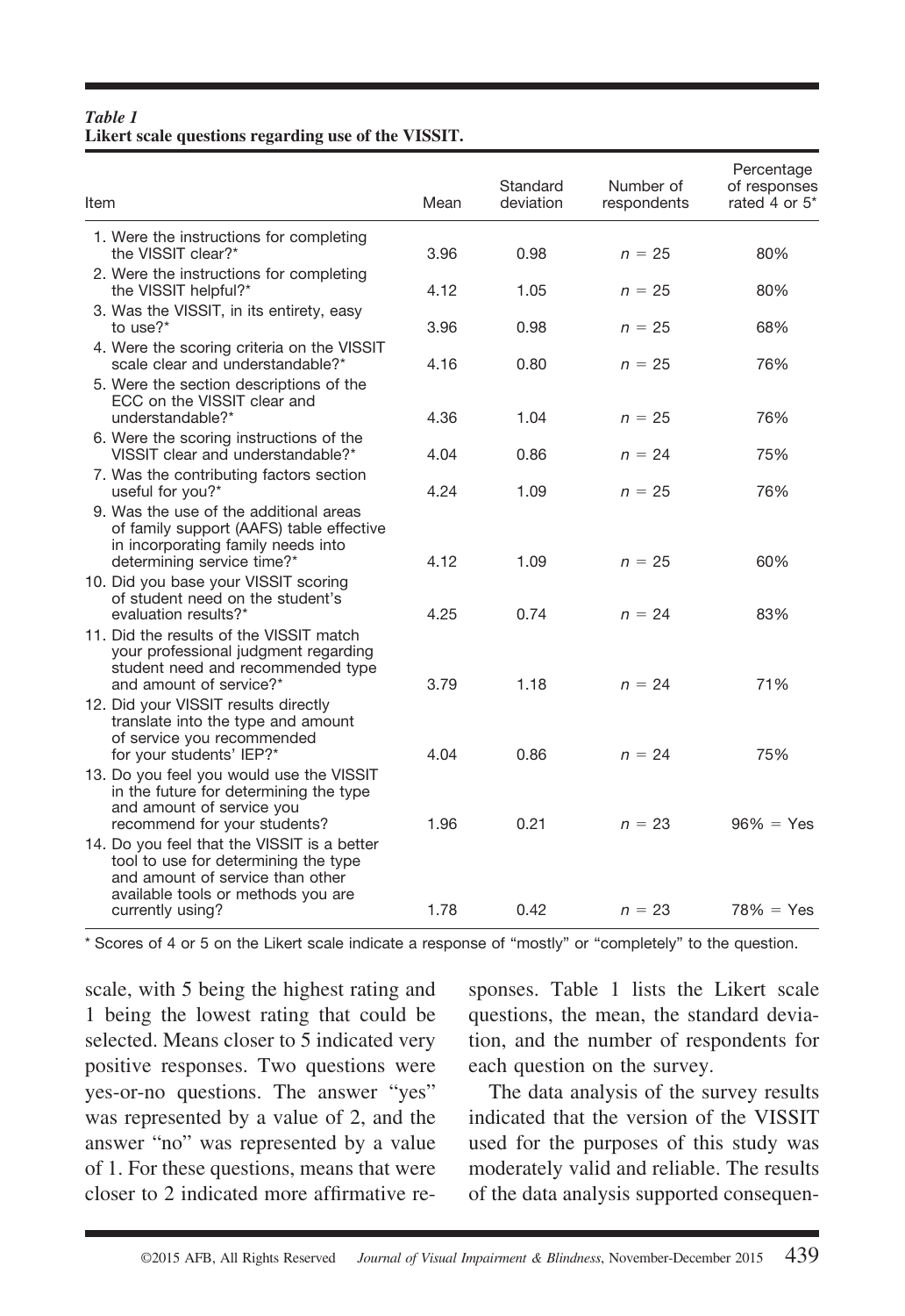tial and social validity, as well as internal consistency reliability, of the tool.

Consequential validity refers to the participants' opinions of the "intended and unintended consequences of test [or tool] interpretation and use" (Messick, 1989, p. 14). The primary intended consequence of the use of the VISSIT is to allow a teacher of students with visual impairments to determine service time based solely on student need. Consequential validity of the VISSIT is supported by 71% of the participants stating that the tool's results matched their professional judgment regarding student need and recommended service time, and by 75% of the participants stating that the tool's results directly translated into the type and amount of service they would recommend. The intended consequence of the use of the VISSIT is supported by the responses of the participants, providing support for the tool's consequential validity.

The elements of the subcommittee's development of the scale, as described in the Procedures section above, provided support for the consequential validity of the tool. Those elements included a clear specification of the purpose of the tool, the target population with which the VISSIT is designed to be used, the evidence to be collected by the tool, decision-making rules, reporting requirements, and the boundaries of the tool (Suen & Rzasa, 2004). Including these elements in the VISSIT ensured that any unintended consequences of use of the tool would be avoided.

Social validity, which "refers to the acceptability of and satisfaction with intervention procedures" (Luiselli & Reed, 2011, p. 1406), was used to measure the teachers of students with visual impair-

ments' acceptability and satisfaction in regard to the tool's usefulness and effectiveness to determine service time for students with visual impairments. Social validity was supported by 92% of the participants stating that the VISSIT was easy to use as a tool to determine service time. Social validity of the tool's usefulness was also supported by 96% of the participants, who said that they would use the VISSIT in the future for determining the type and amount of service recommended for students with visual impairments.

For reliability, internal consistency reliability was analyzed using the Cronbach's alpha statistic. Cronbach's alpha is used for measuring "how well a set of variables or items measures a single, unidimensional latent construct" (Andrew, Pedersen, & McEvoy, 2011, p. 202). The construct measured by the set of all items on the VISSIT was student need for service as it translates into service time, and student need was represented by a final score on the VISSIT. The set of items was evaluated by asking the participants if the final score indicating student need for services translated into the type and amount of service recommended for the student. The rating scale used by the participants to evaluate the entire set of items was a Likert scale of 1 to 5, with 1 being the rating that indicated the final score represented the student's need for service. A factor analysis was conducted on the survey results, and the resulting Cronbach's alpha for internal consistency reliability for the set of all items on the entire VISSIT was 747. A scale is found to be reliable at .7 and over for the Cronbach's alpha score. The Cronbach's Alpha score supports the VISSIT's moderate reliability in that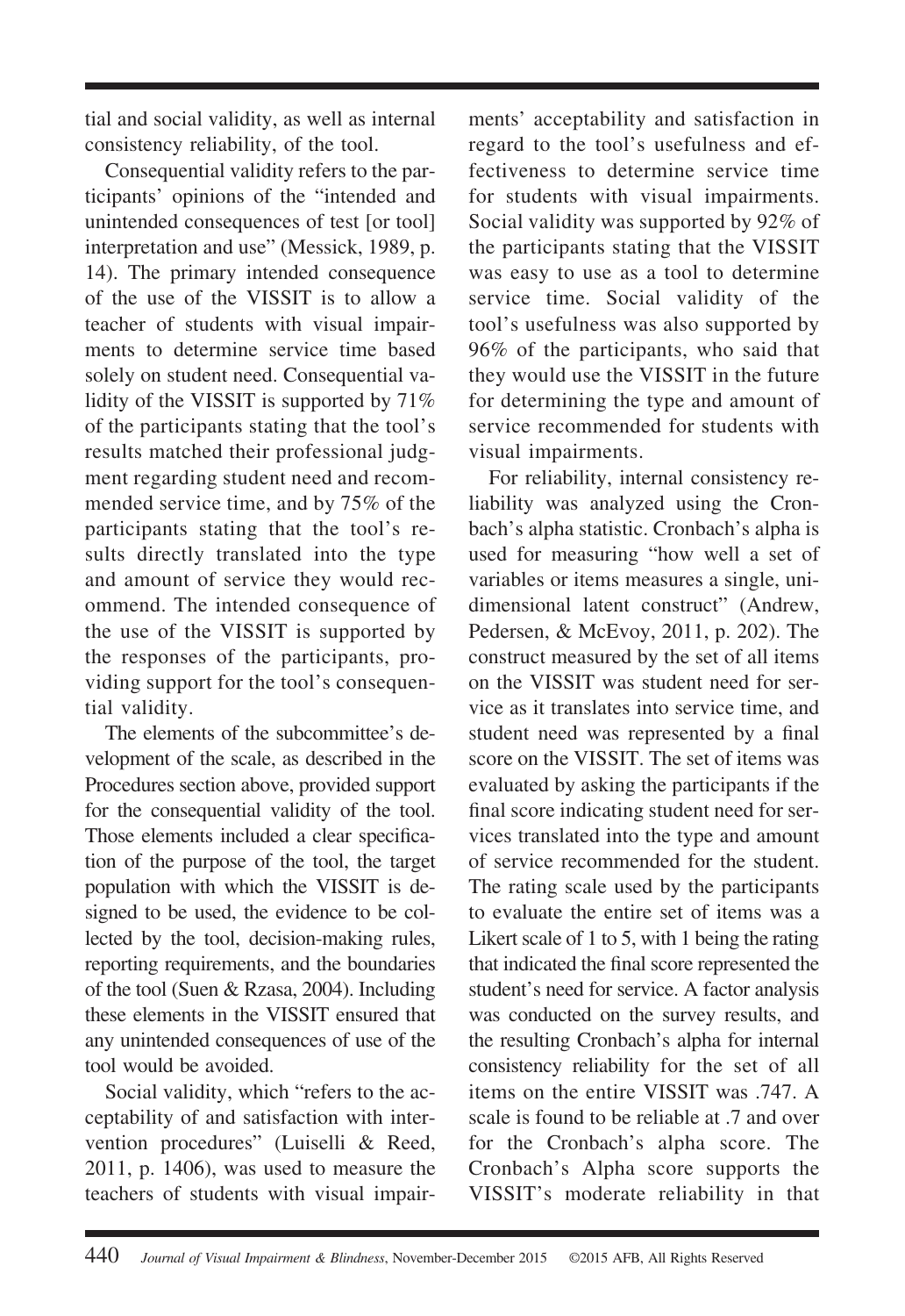the items on the scale were all related to measuring student need for service.

## **Discussion**

The results of the quantitative data analysis provide moderate support for validity and reliability of the VISSIT at this time*.* This tool helps teachers of students with visual impairments determine how much direct and collaborative consultation service time to recommend for their students. Consequential and social validity of the VISSIT were supported based on the results of the quantitative data analysis.

In regard to the strengths of the VISSIT and possible revisions needed*,* the tool was found to be effective, helpful, and useful for determining service time for several different students with various needs related to their visual impairments. Of the 23 participants who answered the question "Do you feel you would use the VISSIT in the future for determining the type and amount of service you recommend for your students?" 22 participants (96%) stated they would use the tool in the future. The one respondent who said he or she would not use it in the future stated that the tool was "too much paperwork and too cumbersome." The amount of paper used for the VISSIT in the study could be modified by reformatting the tool itself or by providing it in an electronic format, which is now available. The same 23 participants stated that, on average, completion of the VISSIT took about 31 minutes per student, with many of the participants saying that collecting student evaluation data and learning how to use the tool for the first time took longer than subsequent uses of the tool. This data shows that the time to complete

the VISSIT is not excessive in the opinions of the teachers who used it. Seventeen (71%) out of 24 respondents stated that the results of the VISSIT mostly or completely matched their professional judgment regarding student need and recommended type and amount of service. The one caveat that most respondents added in their answers to the "why or why not" question after the professional judgment question was that many teachers are either expected by administrators to include, or self-selectively include, other factors that involve caseload management when recommending the actual service time and type of service in their students' IEP meetings. The VISSIT was specifically designed to address this issue, since a student's suggested type and amount of service is supposed to be based solely on need and not on the limitations of the teacher's caseload-management responsibilities and duties. Eighteen (78%) of 23 participants stated that the VISSIT was a better tool to use for determining the type and amount of service than other available tools or methods currently being used. The five participants who said it was not a better tool all referred to the Michigan Vision Severity Rating Scale as the tool they use to determine service time for their students. One of these five participants also stated that, rather than using a tool, he or she preferred to use his or her knowledge of the student and his or her expertise as a teacher of students with visual impairments to determine service time.

## **LIMITATIONS**

One possible limitation related to generalizability of the study stems from the fact that the participants were chosen by pur-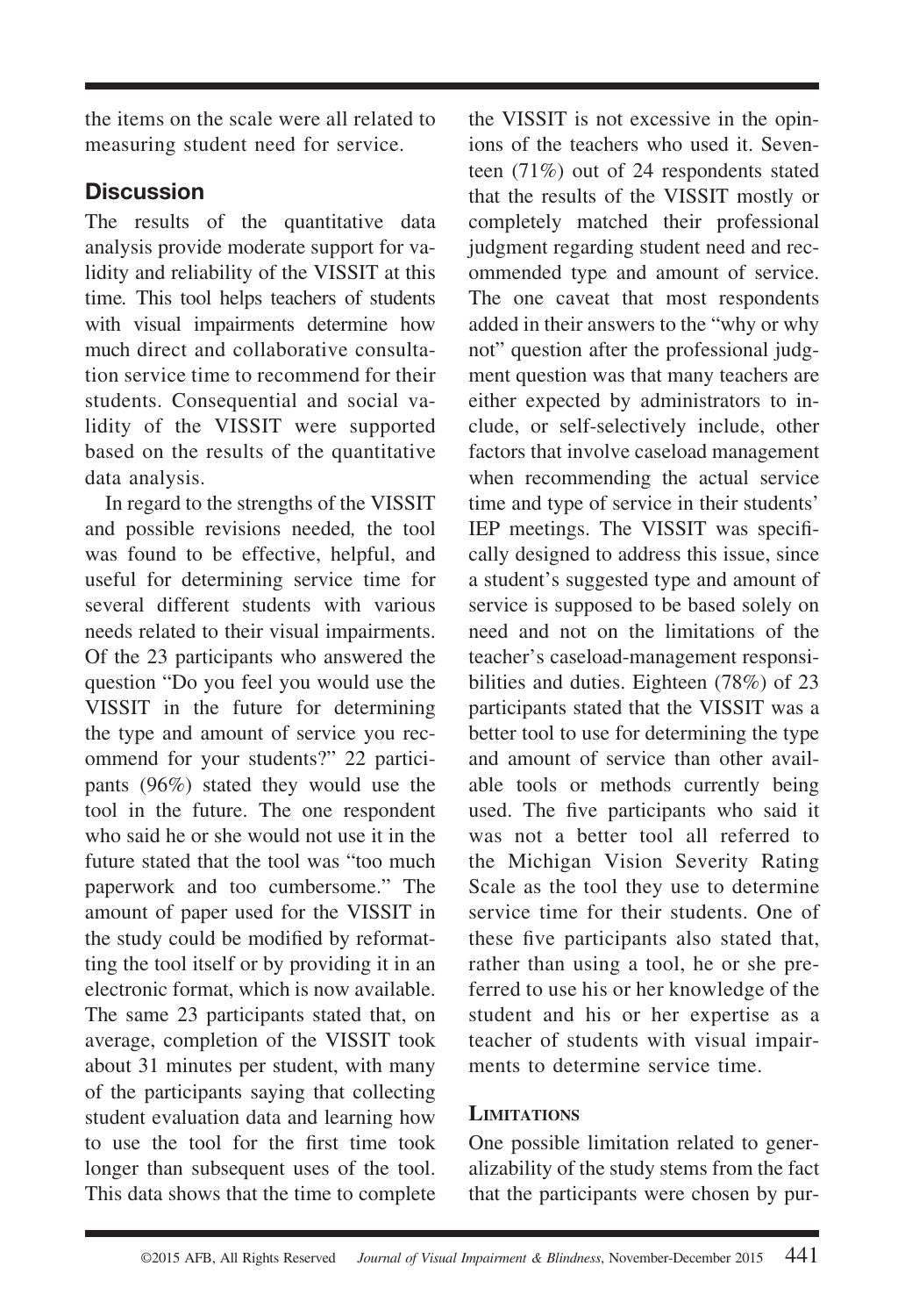posive sampling, which may not provide a random sample of the larger population. Expert sampling was used to ensure that those testing the VISSIT were experienced in the process of determining type and amount of service time without the use of a tool or with the use of another tool. The teachers' expert opinions were used to determine the validity and reliability aspects of the tool. The data supported the tool's moderate validity and reliability. The small sample number was a direct result of the expert sampling method used. New and inexperienced teachers of students with visual impairments may not have been able to give sufficient, valid data upon which to determine validity and reliability of the scale. The suggestion of using experts to test the tool lends to the possible theory that, if the tool is moderately valid and reliable for veteran teachers, then new and inexperienced teachers of students with visual impairments could use it to help them with determining service time for their students. In this way, the possible limitations of the use of expert sampling method and small sample size are reduced for this study.

A second limitation is the levels of validity and reliability. One possible reason for moderate levels instead of high levels of validity and reliability is the small number of participants in the study, leading to fewer pieces of data which the researchers could use to measure validity and reliability.

A third limitation relates to the type of validity analyzed in this study. Validity is an indicator of the strength of the results when the tool is used to find a single construct, and the single construct being targeted by the VISSIT is student need in areas of the ECC. Content validity, which

demonstrates how well each element or question of a tool is relevant to its construct, and construct validity, which demonstrates that the tool measures only one construct, were not fully analyzed in this study. A future study with a larger sample population will attempt to analyze both construct and content validity of the VISSIT.

One additional potential limitation was that no standard ECC evaluation tools were used by all participants. The use of the subjective professional judgment of each participant in the selection of ECC evaluation tools and methods used with their students could have affected the study results.

## **CONCLUSION**

At this time, VISSIT is a moderately valid and reliable tool that teachers of students with visual impairments can use to determine direct and collaborative consultation service type and amount for any and all students on their caseloads. The researchers have streamlined the VISSIT and redesigned the layout of the tool based on data obtained from the qualitative questions on the survey. This data was used to clarify instructions and to make the overall completion of the tool easier. By providing the VISSIT in an electronic format that totaled scores, the researchers were able to alleviate the majority of the formatting and usage or scoring concerns noted by the participants. Additional research on the scale with a broader audience would potentially increase its validity and reliability and solidify its usefulness as an effective tool that can be used by many teachers of students with visual impairments throughout the country. A deeper examination of how they currently are determining service inten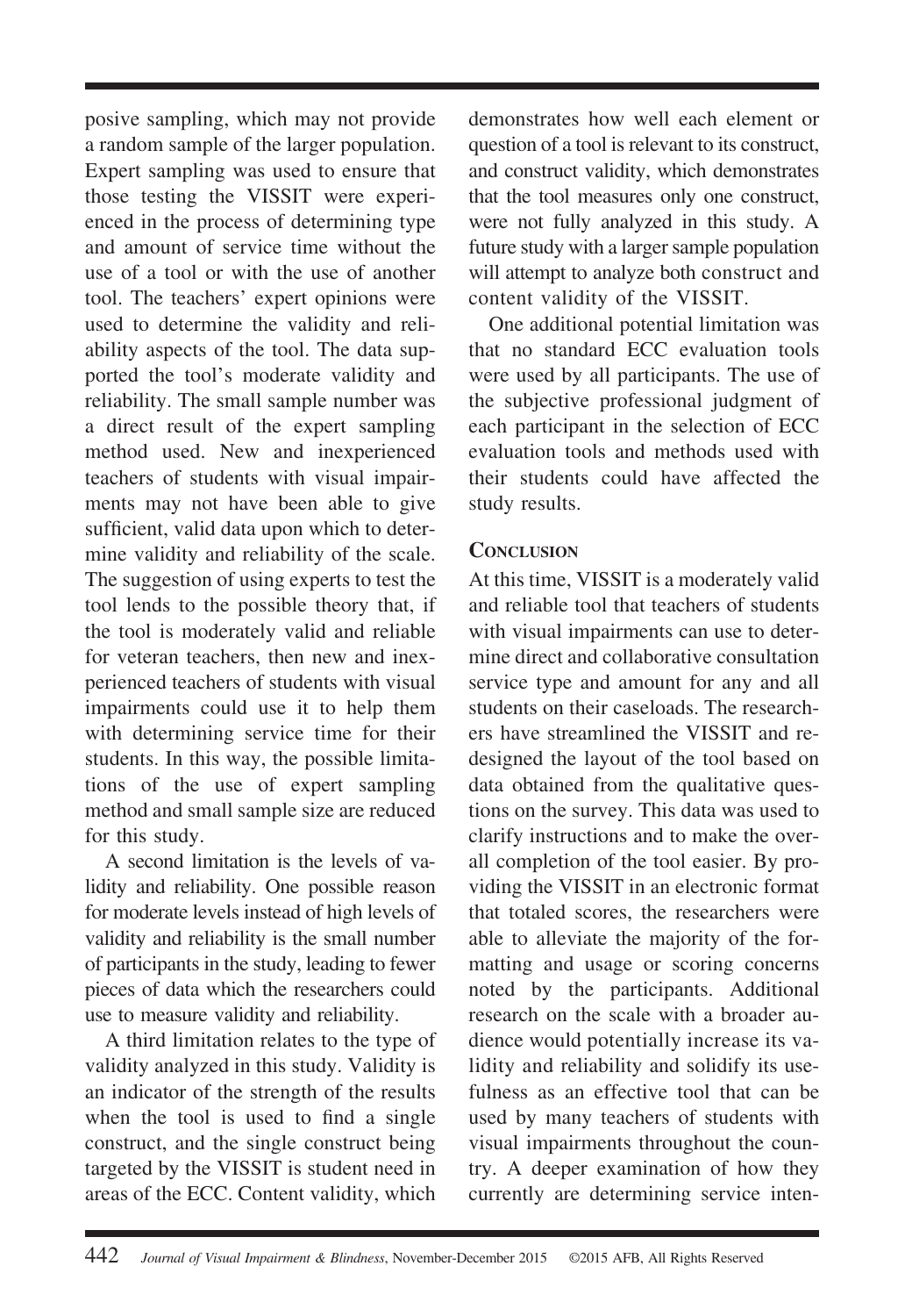sity and the factors that impact those decisions needs to occur.

In this time of accountability and research-based practices, the VISSIT seems to be a method that can document and quantify a student's need for services. The results can be used during IEP meetings to show support for a quantifiable recommended type and amount of service for any student with a visual impairment. The results may lead to a new understanding of how service time is sometimes limited by constraints not related to the needs of students, and therefore, administrative action such as providing additional support for service delivery or additional positions may be in order. Determining the appropriate amount and type of service for students with visual impairments in an itinerant service delivery model based on need, and not on schedule availability or subjective recommendations, is in alignment with the spirit of the IDEA (United States Department of Education, 2004, [§300.320(a)(1)]) and has the capacity to ensure that these students leave the educational system more prepared for success in adult life because they received enough intensity of service to address their unique needs.

## **References**

- AER Division 16. (2010). *Caseload analysis: A critical component of quality services for students with visual impairments*. Position paper of AER's Division 16, Itinerant Personnel (Goal 4 of the National Agenda). Retrieved from [http://www.tsbvi.edu/](http://www.tsbvi.edu/national-agenda/1208–position-paper-of-aer-division-16-itinerant-personnel-goal-4-of-the-national-agenda-caseload-analysis-a-critical-component-of-quality-services-for-students-with-visual-impairments) [national-agenda/1208 –position-paper-of](http://www.tsbvi.edu/national-agenda/1208–position-paper-of-aer-division-16-itinerant-personnel-goal-4-of-the-national-agenda-caseload-analysis-a-critical-component-of-quality-services-for-students-with-visual-impairments)[aer-division-16-itinerant-personnel-goal-4](http://www.tsbvi.edu/national-agenda/1208–position-paper-of-aer-division-16-itinerant-personnel-goal-4-of-the-national-agenda-caseload-analysis-a-critical-component-of-quality-services-for-students-with-visual-impairments) [of-the-national-agenda-caseload-analysis](http://www.tsbvi.edu/national-agenda/1208–position-paper-of-aer-division-16-itinerant-personnel-goal-4-of-the-national-agenda-caseload-analysis-a-critical-component-of-quality-services-for-students-with-visual-impairments)[a-critical-component-of-quality-services](http://www.tsbvi.edu/national-agenda/1208–position-paper-of-aer-division-16-itinerant-personnel-goal-4-of-the-national-agenda-caseload-analysis-a-critical-component-of-quality-services-for-students-with-visual-impairments)[for-students-with-visual-impairments](http://www.tsbvi.edu/national-agenda/1208–position-paper-of-aer-division-16-itinerant-personnel-goal-4-of-the-national-agenda-caseload-analysis-a-critical-component-of-quality-services-for-students-with-visual-impairments)
- Andrew, D. P. S., Pedersen, P. M., & McEvoy, C. D. (2011). *Research methods*

*and design in sport management.* Champaign, IL: Human Kinetics.

- Correa-Torres, S., & Howell, J. (2004). Facing the challenges of itinerant teaching: Perspectives and suggestions from the field. *Journal of Visual Impairment & Blindness*, *98*(7), 420 – 433.
- Durkel, J., & Miller, C. (2009). *Evidencebased practice for academic and nonacademic visually impaired students.* [TETN #30908 Notes]. Retrieved from [http://www.tsbvi.edu/handouts/feb09/](http://www.tsbvi.edu/handouts/feb09/EvidBased_handout.doc) [EvidBased\\_handout.doc](http://www.tsbvi.edu/handouts/feb09/EvidBased_handout.doc)
- Hatlen, P. (1996). The core curriculum for blind and visually impaired students, including those with additional disabilities. *RE:view, 28,* 25–32.
- Huebner, M. K., Merk-Adam, B., Stryker, D., & Wolffe, K. (2004). *The national agenda for the education of children and youths with visual impairments, including those with multiple disabilities.* New York: AFB Press.
- Luiselli, J. K., & Reed, D. D. (2011). *Behavior sport psychology: Evidence-based approaches to performance enhancement.* New York: Springer.
- Messick, S. (1989). Validity. In R. L. Linn (Ed.), *Educational measurement* (3rd ed., pp. 13–103). New York: Macmillan.
- Michigan Department of Education. (2013). Michigan Vision Severity Rating Scale. In *Texas School for the Blind and Visually Impaired Home* (Resources). Retrieved from [http://mde-lio.cenmi.org/LinkClick.aspx?](http://mde-lio.cenmi.org/LinkClick.aspx?fileticket=VdBAWUzte8Y%3d&tabid=1901) fileticket=[VdBAWUzte8Y%3d&tabid](http://mde-lio.cenmi.org/LinkClick.aspx?fileticket=VdBAWUzte8Y%3d&tabid=1901)=1901
- Pogrund, R. (2008). *The role of the TVI and COMS in consultation: It's more than a "How's It Going?" Making consultation service delivery by vision professionals really work!* Retrieved from [http://](http://www.tsbvi.edu/attachments/handouts/Jan08/RoleofTVI_handout.doc) [www.tsbvi.edu/attachments/handouts/](http://www.tsbvi.edu/attachments/handouts/Jan08/RoleofTVI_handout.doc) [Jan08/RoleofTVI\\_handout.doc](http://www.tsbvi.edu/attachments/handouts/Jan08/RoleofTVI_handout.doc)
- Silberman, R. K., & Sacks, S. Z. (2007). *Expansion of the role of the teacher of students with visual impairments: Providing for students who also have severe/multiple disabilities.* Retrieved from [http://](http://community.cec.sped.org/dvi/resourcesportal/positionpapers) [community.cec.sped.org/dvi/resourcesportal/](http://community.cec.sped.org/dvi/resourcesportal/positionpapers) [positionpapers](http://community.cec.sped.org/dvi/resourcesportal/positionpapers)
- Singh, K. (2007). *Quantitative social re-*